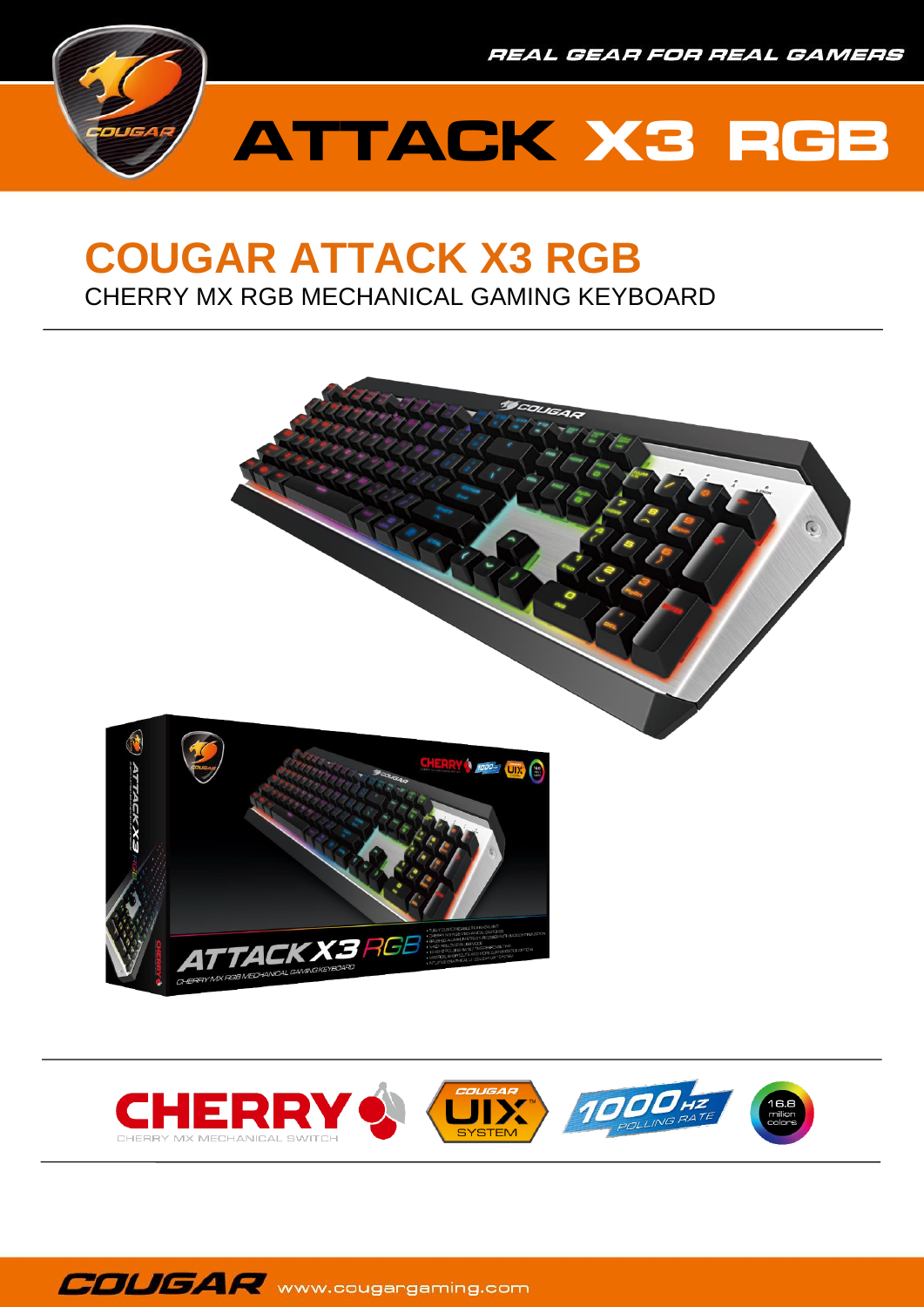

# **ATTACK X3 RGB**

## **Details**



#### RGB BACKLIGHT + ALUMINUM

Enjoy an impressively wide range of RGB (16.8 million color) backlight options with Attack X3 RGB! The award-winning aluminum design will reinforce the effect to create one of the most impressive keyboards the world has ever seen!

With 9 preset modes for immediate enjoyment and the capability of creating your own settings from 7 different effects, you will be able to adjust it to your needs and tastes.



### DEFINE YOUR OWN EFFECTS!

Easily create your own backlight modes with the COUGAR UIX System, store up to nine of them on board and bring them with you wherever you go. With 7 different base effects to start from and 16.8 million colors to pick from, you'll experience unparalleled levels of freedom.













Customize

Cycle

Reactive

Ripple

Wave

Rainbow

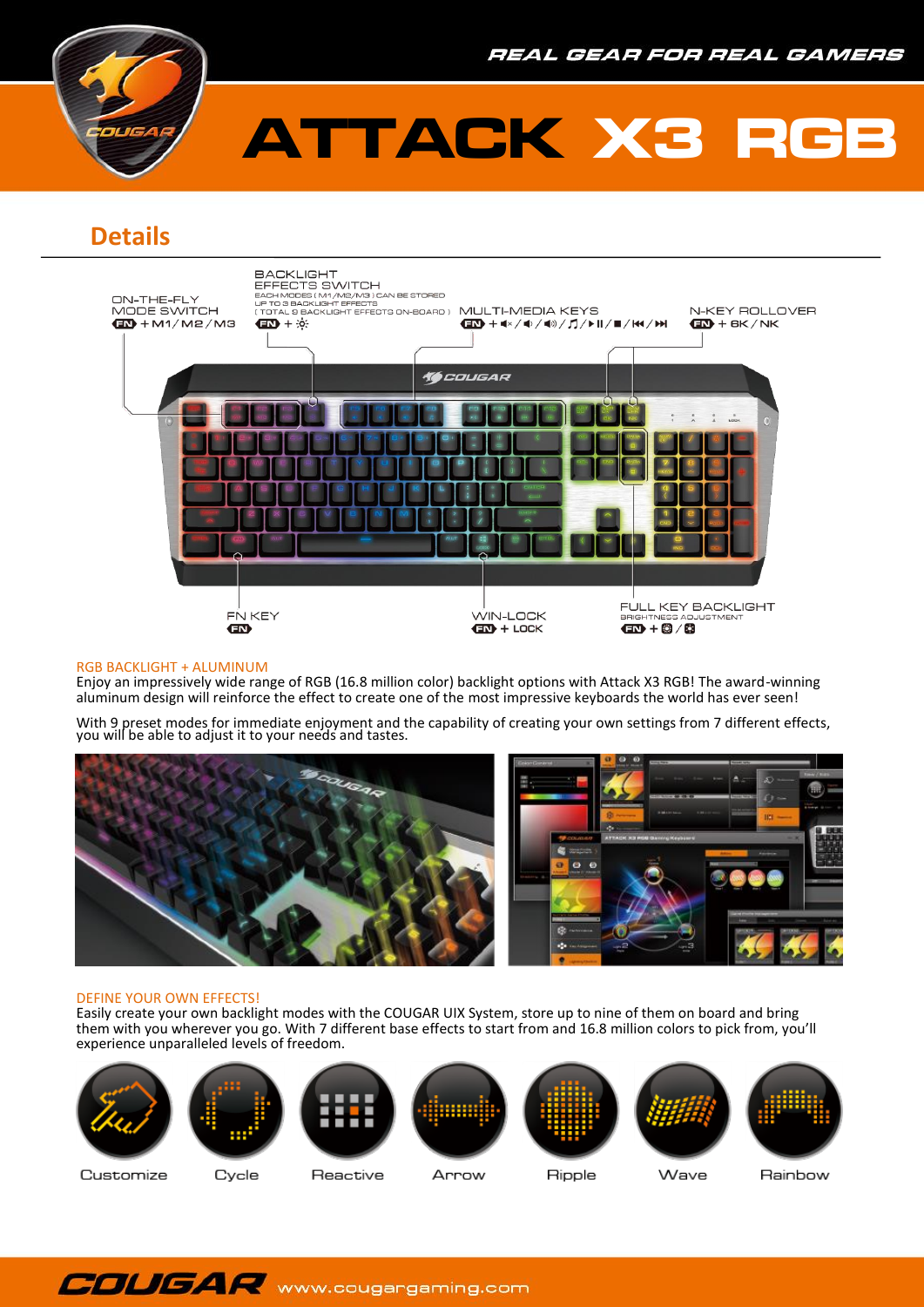# **ATTACK X3 RGB**

### THE FIRST AND BEST MECHANICAL SWITCHES

Attack X3 RGB brings you the most popular switches for gaming: Cherry MX switches. With a guaranteed lifetime of at least 50 million clicks and unparalleled reliability, the swift response of those switches will allow you to show just how good you are.



#### N-KEY ROLLOVER : UNLIMITED ACCURACY

Games quite often require complex key combinations. Most keyboards on the market have limitations regarding the number of simultaneous keys you can press, with the vast majority being limited to 6 simultaneous keys or less. Attack X3 RGB frees you from any restriction, allowing you to press any number of keys and obtain always accurate results!



#### ON-BOARD MEMORY





Up to 9 backlight effects on-board **On-board recording of up to 30 macros** 

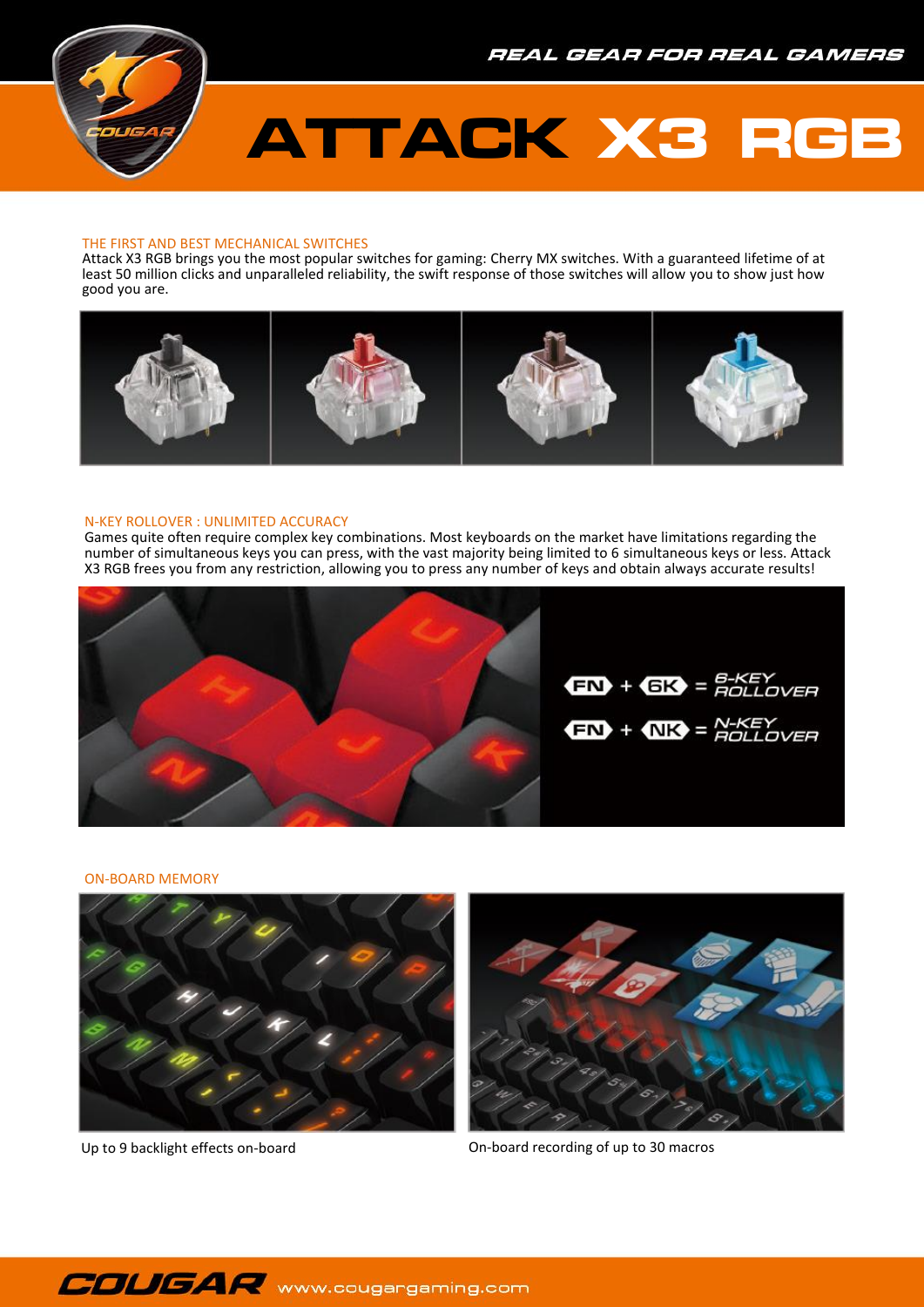

# **ATTACK X3 RGB**

### COUGAR UIX™ SYSTEM

The COUGAR UIX™ SYSTEM is the ultimate gaming device configuration tool. This user-friendly software allows you, through an intuitive interface, to fully configure all compatible COUGAR peripherals with a single application, integrating all of them and unleashing their full power. It will also allow you to synchronize the configuration profiles of mouse and keyboard so that when one changes its profile, the other changes to the corresponding profile without need for further configuration, helping you save time. Another important feature is the ability to record and store macros for both mouse and keyboard in a "Macro Arsenal" that will allow you to use them in any compatible COUGAR keyboard or mouse without recording it again. Convenience and compatibility on a fully featured device management application.



### **Specifications**

Product name : COUGAR ATTACK X3 RGB Gaming Keyboard Key switch : Cherry MX RGB mechanical switch N-key rollover : Yes ( USB mode support ) Polling rate : 1000Hz / 1ms Materia : Aluminum / Plastic The above specifications may vary by country or region

Interface : USB plug Cable length : 1.8m Dimension : 170(L) X 467(W) X 40(H) mm Weight : 0.9kg

### **Package Contents**

COUGAR ATTACK X3 RGB Gaming Keyboard User Manual

## **System Requirements**

Works with Windows XP 32bit/64bit, Windows Vista 32bit/64bit, Windows 7 32bit/64bit, Windows 8 32bit/64bit, Windows 8.1 32bit/64bit.